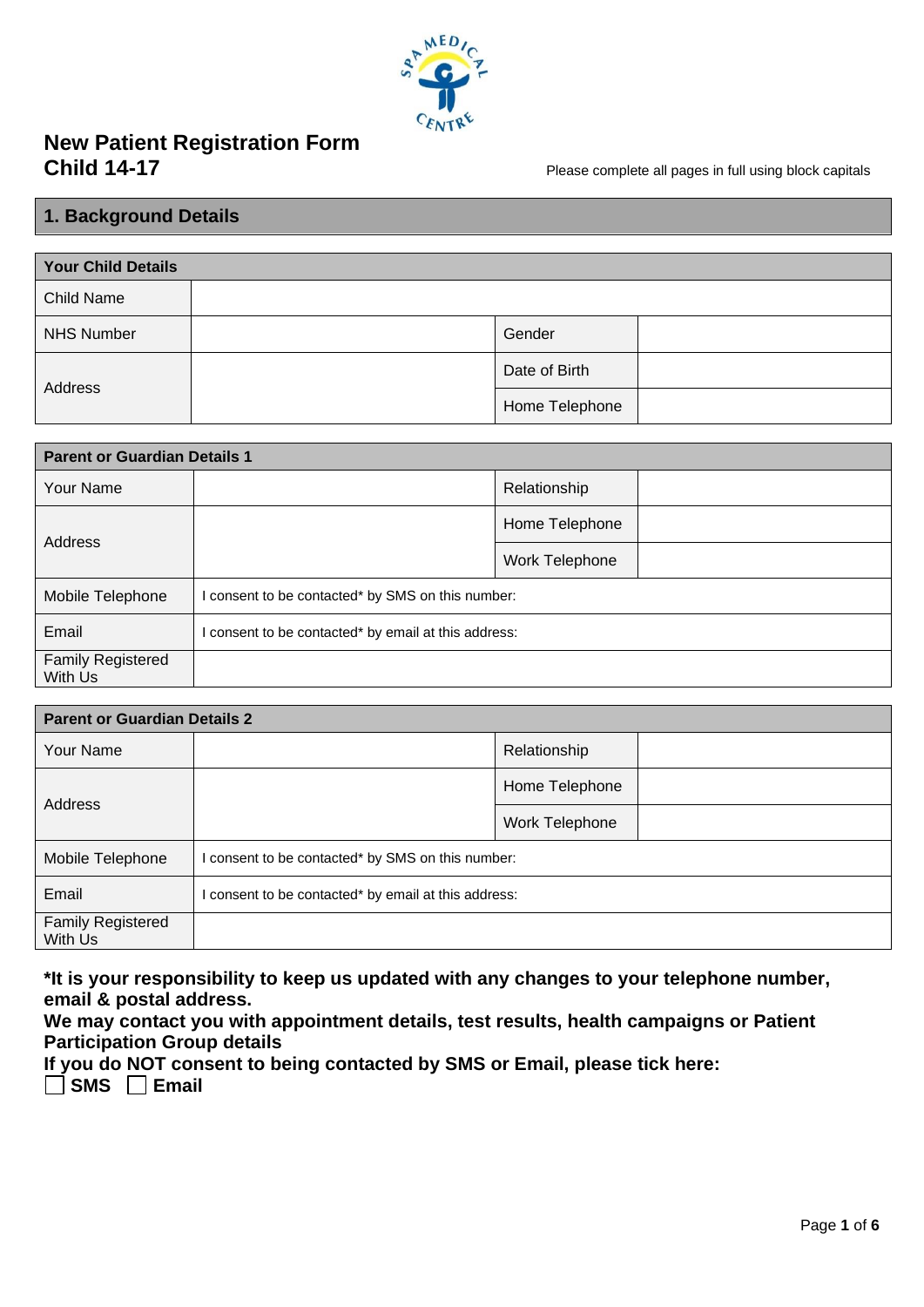| <b>Communication Needs</b> |                                                                            |
|----------------------------|----------------------------------------------------------------------------|
|                            | What is your main spoken language?                                         |
| Language                   | Do you need and interpreter? $\Box$ Yes $\Box$ No                          |
|                            | Do you have any communication difficulties? $\Box$ Yes<br>∣ No             |
| Communication              | If Yes please identify below                                               |
|                            | British Sign Language<br>Hearing aid<br>Large print                        |
|                            | Makaton Sign Language<br><b>Braille</b><br>Lip reading<br>$\Box$ Guide dog |

# **2. Medical History**

| <b>Medical History</b>                       |                                                                 |                                                                                                              |                                                                                                                       |
|----------------------------------------------|-----------------------------------------------------------------|--------------------------------------------------------------------------------------------------------------|-----------------------------------------------------------------------------------------------------------------------|
|                                              | Does your child suffer from any of the following conditions?    |                                                                                                              |                                                                                                                       |
| <b>O</b> Asthma                              | Depression                                                      | <b>Diabetes</b>                                                                                              | Epilepsy                                                                                                              |
|                                              | Any other conditions, operations or hospital admission details: |                                                                                                              |                                                                                                                       |
|                                              |                                                                 |                                                                                                              |                                                                                                                       |
|                                              |                                                                 |                                                                                                              |                                                                                                                       |
|                                              |                                                                 |                                                                                                              |                                                                                                                       |
|                                              |                                                                 | If your child is currently under the care of a Hospital or Consultant outside our area, please tell us here: |                                                                                                                       |
|                                              |                                                                 |                                                                                                              |                                                                                                                       |
|                                              |                                                                 |                                                                                                              |                                                                                                                       |
|                                              |                                                                 |                                                                                                              |                                                                                                                       |
| <b>Family History</b>                        |                                                                 |                                                                                                              |                                                                                                                       |
| mother, father, brother, sister, grandparent |                                                                 |                                                                                                              | Please record any significant family history of close relatives with medical problems and confirm which relative e.g. |
| Asthma                                       | Heart Disease                                                   | Diabetes                                                                                                     | Depression                                                                                                            |
| COPD                                         |                                                                 | Kidney Disease                                                                                               | $\Box$ Thyroid…………………                                                                                                 |
| Epilepsy                                     | Blood Pressure                                                  | Liver Disease                                                                                                | Cancer                                                                                                                |
| Other:                                       |                                                                 |                                                                                                              |                                                                                                                       |
|                                              |                                                                 |                                                                                                              |                                                                                                                       |
|                                              |                                                                 |                                                                                                              |                                                                                                                       |

| <b>Allergies</b>                                    |  |
|-----------------------------------------------------|--|
| Please record any allergies or sensitivities below: |  |

### **Current Medication**

Please check and include as much information about your child's current medication below If they have a previous repeat medication list please give this to us & they may need a medication review appointment.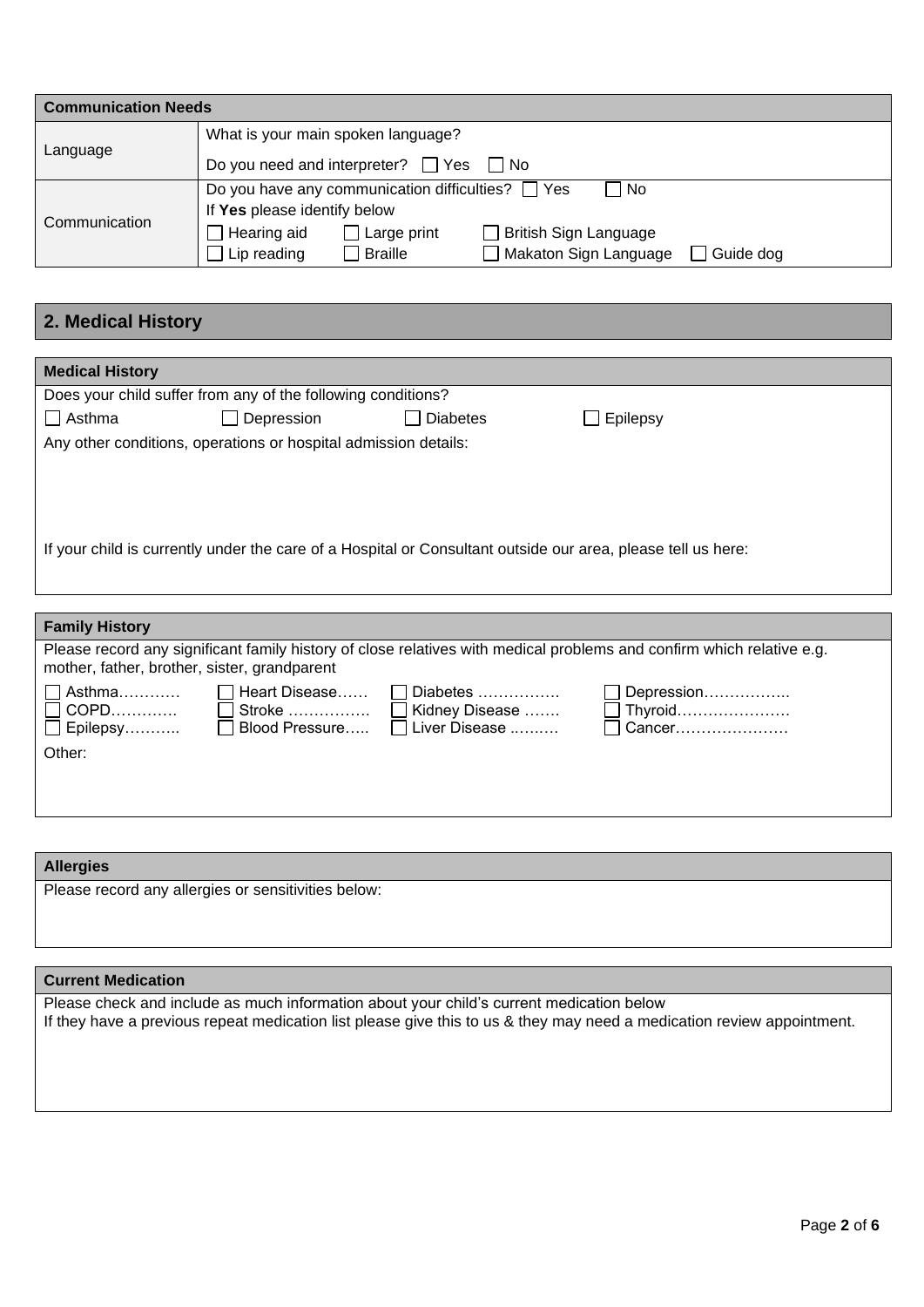# **3. Your Lifestyle**

### **Alcohol**

Please answer the following questions which are validated as screening tools for alcohol use:

| <b>AUDIT-C QUESTIONS</b>                                                                                             | <b>Scoring System</b> |                      |                        |                       |                             | Your         |
|----------------------------------------------------------------------------------------------------------------------|-----------------------|----------------------|------------------------|-----------------------|-----------------------------|--------------|
|                                                                                                                      |                       |                      |                        |                       |                             | <b>Score</b> |
| How often do you have a drink containing<br>alcohol?                                                                 | Never                 | Monthly<br>or Less   | 2-4 times<br>per month | 2-3 times<br>per week | $4+$ times<br>per week      |              |
| How many units of alcohol do you drink on a<br>typical day when you are drinking?                                    | $1 - 2$               | $3 - 4$              | $5-6$                  | 7-9                   | $10+$                       |              |
| How often have you had 6 or more units if<br>female, or 8 or more if male, on a single<br>occasion in the last year? | <b>Never</b>          | Less than<br>monthly | Monthly                | Weekly                | Daily or<br>almost<br>daily |              |
|                                                                                                                      |                       |                      |                        |                       |                             |              |

TOTAL: A score of **less than 5** indicates *lower risk drinking* **Scores of 5 or more** requires the following 7 questions to be completed

| <b>AUDIT QUESTIONS</b>                                                                                                                       | <b>Scoring System</b> |                         |                                 |        | Your                        |              |
|----------------------------------------------------------------------------------------------------------------------------------------------|-----------------------|-------------------------|---------------------------------|--------|-----------------------------|--------------|
| (after completing 3 AUDIT-C questions above)                                                                                                 | $\Omega$              | 1                       | 2                               | 3      | 4                           | <b>Score</b> |
| How often during the last year have you found<br>that you were not able to stop drinking once you<br>had started?                            | Never                 | Less<br>than<br>monthly | <b>Monthly</b>                  | Weekly | Daily or<br>almost<br>daily |              |
| How often during the last year have you failed to<br>do what was normally expected from you<br>because of your drinking?                     | <b>Never</b>          | Less<br>than<br>monthly | <b>Monthly</b>                  | Weekly | Daily or<br>almost<br>daily |              |
| How often during the last year have you needed<br>an alcoholic drink in the morning to get yourself<br>going after a heavy drinking session? | <b>Never</b>          | Less<br>than<br>monthly | <b>Monthly</b>                  | Weekly | Daily or<br>almost<br>daily |              |
| How often during the last year have you had a<br>feeling of guilt or remorse after drinking?                                                 | Never                 | Less<br>than<br>monthly | Monthly                         | Weekly | Daily or<br>almost<br>daily |              |
| How often during the last year have you been<br>unable to remember what happened the night<br>before because you had been drinking?          | <b>Never</b>          | Less<br>than<br>monthly | <b>Monthly</b>                  | Weekly | Daily or<br>almost<br>daily |              |
| Have you or somebody else been injured as a<br>result of your drinking?                                                                      | No.                   |                         | Yes, but<br>not in last<br>vear |        | Yes,<br>during<br>last year |              |
| Has a relative or friend, doctor or other health<br>worker been concerned about your drinking or<br>suggested that you cut down?             | No.                   |                         | Yes, but<br>not in last<br>vear |        | Yes.<br>during<br>last year |              |

TOTAL:



A pint of 3.5%<br>beer, lager or<br>cider

A pint of 5%<br>beer, lager or<br>cider A 330ml bottle<br>or can of 4.5%<br>alcopop or<br>lager

A 500ml can<br>of 4% lager or<br>strong beer

A 500ml can<br>of 8% lager

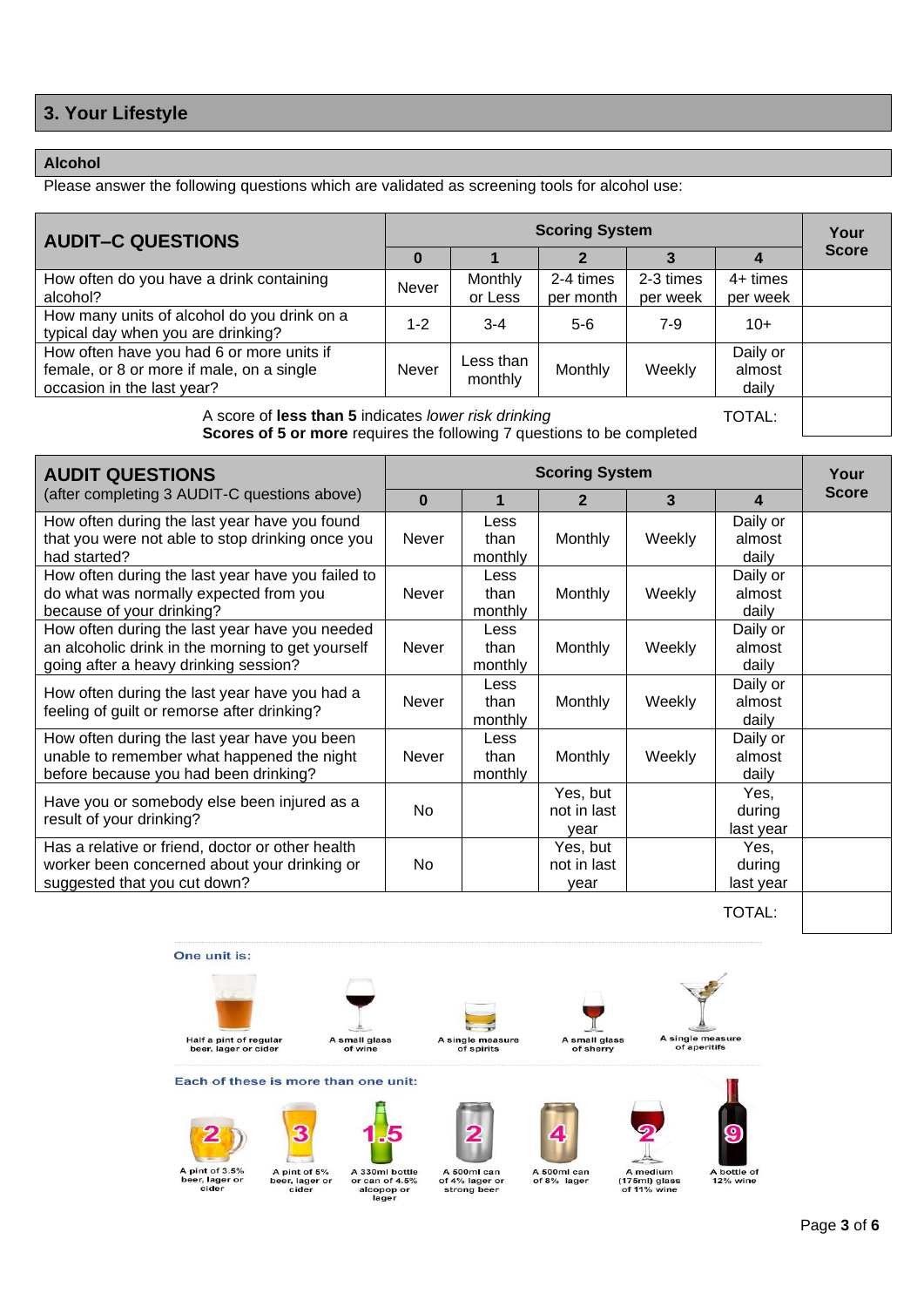# **3. Your Lifestyle - Continued**

| <b>Smoking</b>                                                                                                                                                                                                                        |                                 |                                                           |                |
|---------------------------------------------------------------------------------------------------------------------------------------------------------------------------------------------------------------------------------------|---------------------------------|-----------------------------------------------------------|----------------|
| Do you smoke?                                                                                                                                                                                                                         | Never smoked<br>$\mathsf{L}$    | Ex-smoker                                                 | Yes            |
| Do you use an e-Cigarette?                                                                                                                                                                                                            | No                              | $\Box$ Ex-User                                            | Yes            |
| How many cigarettes did/do you smoke a day?                                                                                                                                                                                           | Less than one                   | $10 - 19$<br>$\Box$ 1-9                                   | 20-39<br>$40+$ |
| Would you like help to quit smoking?                                                                                                                                                                                                  | l lYes                          | $\Box$ No                                                 |                |
|                                                                                                                                                                                                                                       |                                 | For further information, please see: www.nhs.uk/smokefree |                |
|                                                                                                                                                                                                                                       |                                 |                                                           |                |
| <b>Women Only</b>                                                                                                                                                                                                                     |                                 |                                                           |                |
| Are you currently pregnant or think you may be?                                                                                                                                                                                       | <b>Yes</b><br>No.               | Expected due date:                                        |                |
|                                                                                                                                                                                                                                       |                                 |                                                           |                |
| <b>Students Only</b>                                                                                                                                                                                                                  |                                 |                                                           |                |
| Students are at risk of certain infections including mumps, meningitis and sexually transmitted infections, as well as<br>mental health issues including stress, anxiety and depression. Please see www.nhs.uk/Livewell/Studenthealth |                                 |                                                           |                |
| I am less than 24 years old and have had two<br>doses of the MMR Vaccination                                                                                                                                                          | $\Box$<br>Yes                   | ∏ No                                                      | Unsure         |
| I am less than 25 years old and have had a<br>Meningitis ACWY Vaccination                                                                                                                                                             | $\overline{\phantom{a}}$<br>Yes | l INo                                                     | Unsure         |

# **4. Further Details**

| <b>Other Details</b>                             |  |                                                                                                                                                                                          |
|--------------------------------------------------|--|------------------------------------------------------------------------------------------------------------------------------------------------------------------------------------------|
| Previous GP                                      |  | Name:                                                                                                                                                                                    |
|                                                  |  | Address:                                                                                                                                                                                 |
| If there is Social Worker<br>involvement, please |  | Name:                                                                                                                                                                                    |
| provide the contact<br>details.                  |  | Contact details:                                                                                                                                                                         |
| Country of Birth                                 |  |                                                                                                                                                                                          |
| Ethnicity                                        |  | <b>Black Caribbean</b><br>White (UK)<br>Bangladeshi<br>Arabic<br>White (Irish)<br><b>Black African</b><br>Indian<br>Chinese<br>White (Other)<br><b>Black Other</b><br>Pakistani<br>Other |

| <b>Electronic Prescribing</b>                                                                                                         |           |
|---------------------------------------------------------------------------------------------------------------------------------------|-----------|
| If you would like your child's prescriptions to go<br>electronically, please provide details of the pharmacy<br>you would like to use | Pharmacy: |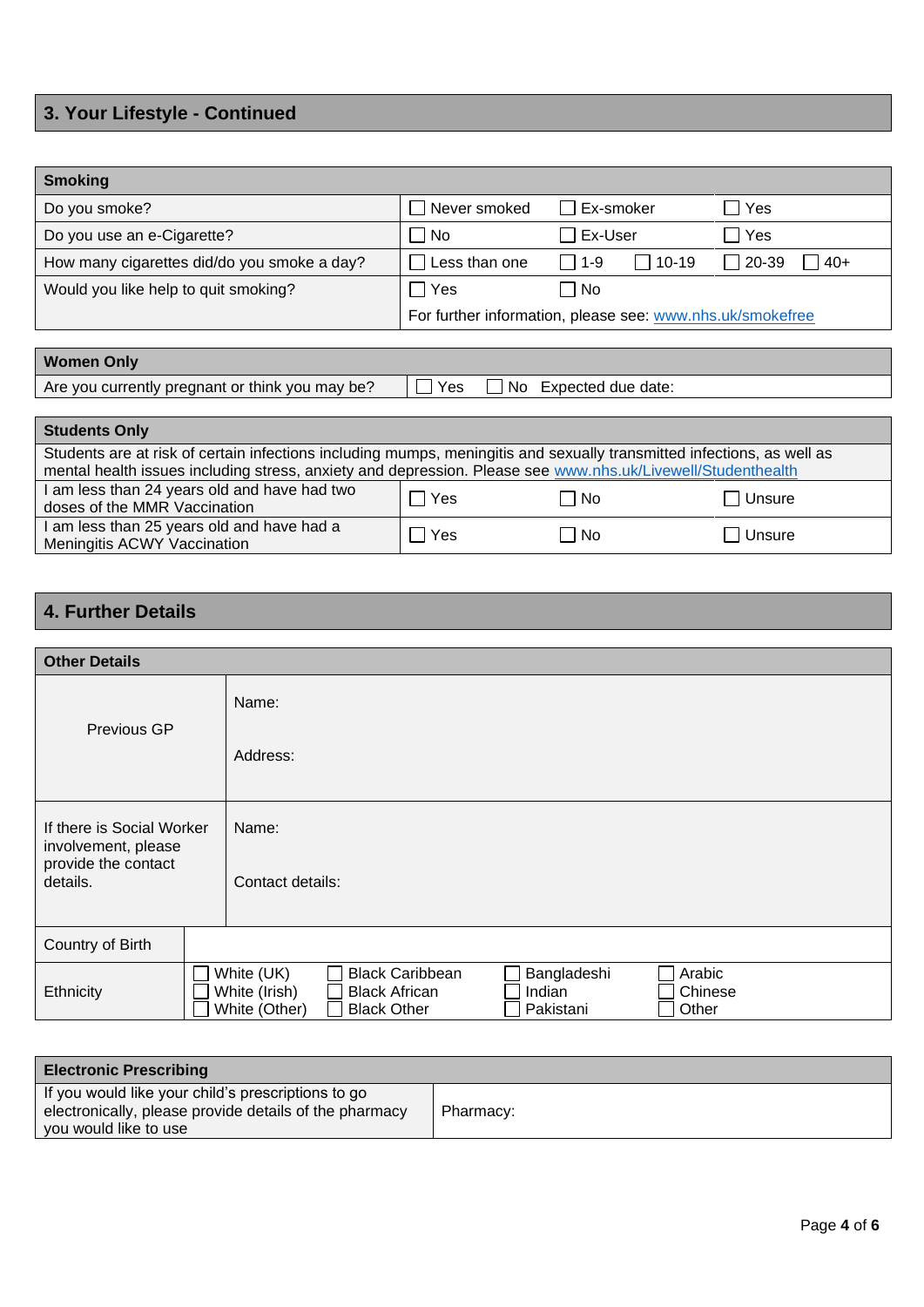### **5. Sharing Your Health Record**

### **Your Summary Care Record (SCR)**

Do you consent to your child having an Enhanced Summary Care Record with Additional Information?

 Yes *(recommended option)*  $\Box$  No

| <b>Parent or Guardian Signature</b> |                                                                                  |  |
|-------------------------------------|----------------------------------------------------------------------------------|--|
| Signature                           | confirm that the information I have provided is true to the best of my knowledge |  |
| Name                                |                                                                                  |  |
| Date                                |                                                                                  |  |

### **Checklist**

Please ensure the following are done and provided so that your registration can be completed successfully

- Completed & Signed Above Form  $\Box$
- $\Box$ Completed & Signed GMS1 Form
- Birth Certificate/Red Book  $\Box$
- Photo Proof of ID *e.g. Passport, Photo Driving License or Photo ID card* П
- $\Box$ Proof of Address *e.g. Bank statement, Utility Bill or Council Tax from within the last 3 months*

### **Practice Use Only**

| Appointment          | Required     | Not Required       |                |         |
|----------------------|--------------|--------------------|----------------|---------|
| Photo ID             | Passport     | Driving licence    | Identity card  | Other   |
| Proof of Address     | Utility Bill | <b>Council Tax</b> | Bank Statement | . Other |
| Checked by:<br>Date: |              |                    |                |         |